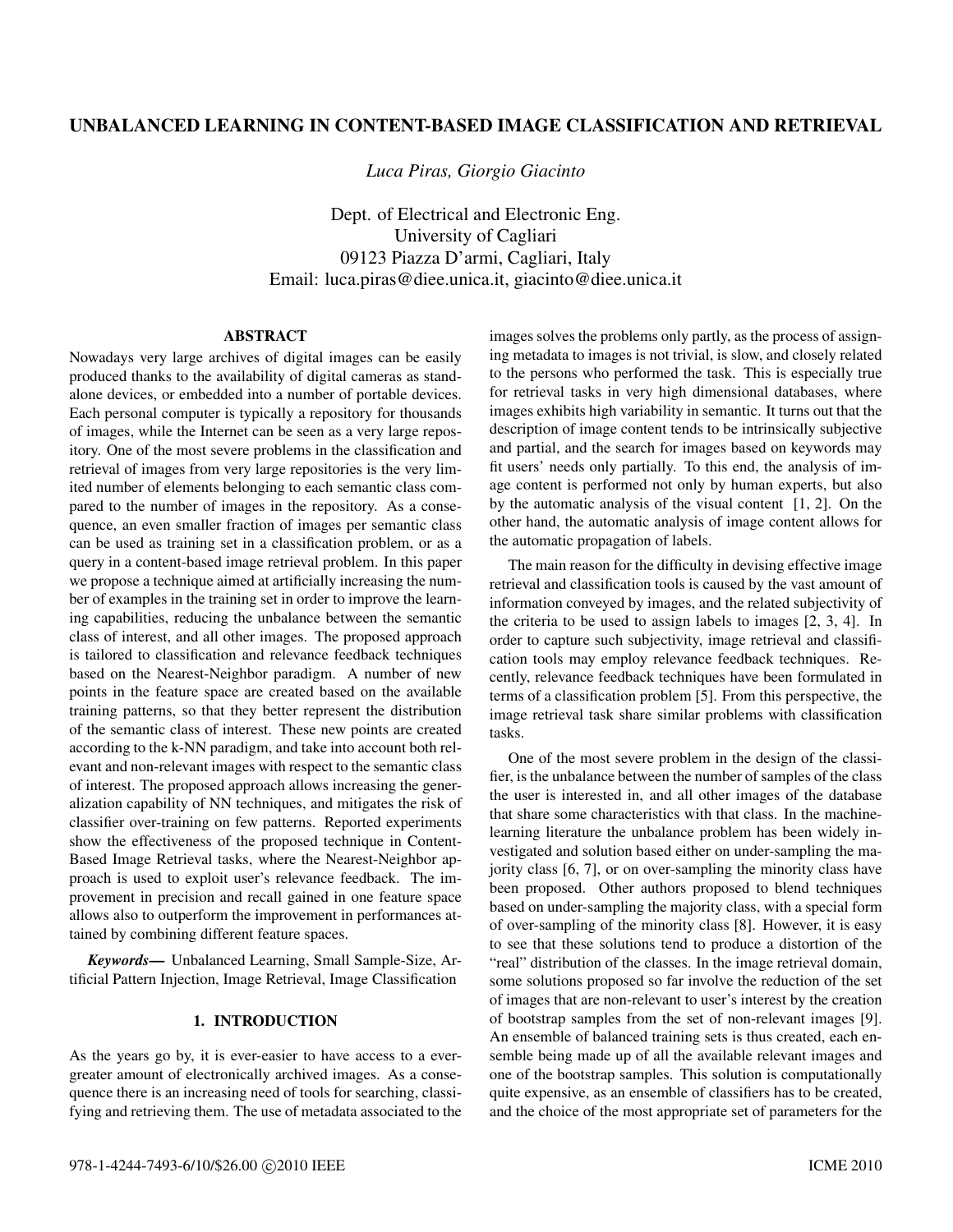various parts of the systems is far from being a trivial task.

In this paper, we address the unbalance problem by creating new random artificial patterns of the class of interest. The new patterns take into account nearest-neighbor relations between the available samples of the class of interest. To avoid creating noisy patterns, the new patterns are constrained to lie in a region of the feature space that contains images belonging to the class of interest. The exploitation of the nearest-neighbor information is performed according to the rationale of the  $k$ -nn noise injection technique, and accounts for the manifold where relevant images are assumed to lie [10].

Recently, some other papers addressed the unbalance problem by proposing the generation of artificial patterns [11]. However, while those papers, propose the generation of synthetic images for the sake of receiving informative feedback from the user, in this paper new patterns are generated in the feature space to improve the performances of learning mechanisms. Thus, no visual representation of the patterns is provided.

This paper is organized as follows. The proposed technique for creating artificial feature vectors is illustrated in Section 2. Section 3 shows the integration of the proposed technique in the learning process whereas Section 4 describes the Nearestneighbor technique used. Experimental results on an image dataset are reported in Section 5. Reported results show that the proposed method allows improving the performances of a relevance feedback mechanisms based on Nearest-neighbor. Conclusions are drawn in Section 6.

### 2. GENERATION OF ARTIFICIAL FEATURE VECTORS

The ever-increasing availability of very large archives of digital images makes harder and harder the tasks of image classification and retrieval. The main difficulty basically arises from the wide variety of semantic classes in the repositories. As a consequence, the number of images per semantic class is a tiny fraction of the whole repository, and the fraction of images available for training or querying purposes is even smaller. In addition, in order to "cover" the wide spectrum of high-level semantic concepts, features made up of a large number of components need to be extracted. In such large feature spaces, it is easy that images from different semantic classes can be considered similar each other. Thus, the learning process where the goal is to classify/retrieve images belonging to a target class, is usually unbalanced, as there are more chances of collecting images that do not belong to the target class, than chances of collecting target images [12, 13].

To provide a solution to the unbalance problem, we propose to artificially increase the number of samples of the target class, thus reducing the unbalance between the semantic class of interest, and all other images. The new patterns are not "real" new images but synthetic samples generated in the feature space according to the distribution of the available samples. We will refer to the proposed technique as "*Directed Pattern Injection*" (DPI). This technique has been inspired by the work on "Directed Noise Injection" [10], which generates noisy samples in the neighborhood of each sample point. In our proposal, we take into account the peculiar characteristics of the task at end, so that the new patterns can provide additional information that is embedded into the available samples.

The proposed DPI technique, basically creates some artificial patterns in the feature space by taking into account the  $K$  nearest images of the class of interest with respect to some reference point. Let us consider a feature space  $F$  with  $p$  components and denote with  $X$  a pattern of  $F$ . We will create a number of artificial relevant patterns  $U$  related to  $X$  as [10]:

$$
U = X + Z.\t\t(1)
$$

where the *artificial feature vector* Z is evaluated as:

$$
Z = \lambda \times \frac{1}{K} \sum_{k=1}^{K} \xi_k \left( X - Q_k \right),\tag{2}
$$

where  $\xi_k \sim N(0, 1)$ ,  $\lambda$  is a scale factor and  $Q_1, \ldots, Q_K$  are  $X$ 's  $K$  nearest patterns. For each  $X$  and its  $K$  nearest patterns  $Q_1, \ldots, Q_K$  it is possible to generate potentially an infinite number of artificial feature vectors  $Z$  by varying the coefficients  $\xi_1, \ldots, \xi_K$ . Consequently, it is possible to train a classifier with a number of samples as large as needed. The value of K, i.e. the number of nearest-neighbors considered for the creation of artificial patterns, should not be large to avoid taking into account pattern that are actually far from the reference point. According to the work by Skurichina [10] and to the results of some preliminary experiments, we suggest using a value of K equal to 2.

The proposed approach is expected to be effective when used with learning techniques based on the Nearest-Neighbor paradigm. In fact, new patterns are generated according to a linear combination of directions depending on the distribution of the K-nearest neighbors of a reference image, while the coefficients of the combination are chosen randomly from a normal distribution. Starting from the assumption that the patterns of the same class lie in a subspace of the feature space, this technique permits to identify the subspace determined by the K-nearest neighbors through the linear combination of known patterns and to generate the new ones in it. Figure 1 shows an example of how the proposed technique works, where the gray area indicates where artificial patterns can be created. Further details on the implementation of the proposed technique will be provided in the following section.

It is worth noting that the proposed *Directed Pattern Injection* technique is cheaper in terms of computation time if compared to, for example, techniques that produce new patterns along all directions (*Spherical Gaussian PI*). In fact if the patterns are added only toward "useful" directions it is possible to save memory and processing time. Another advantage of DPI is that it is not dependent on the knowledge of patterns distributions, and so it is possible to successfully apply it to any kind of data distribution.

The DPI technique depends on the values assigned to a number of free parameters, that are, the image  $X$  used as a reference,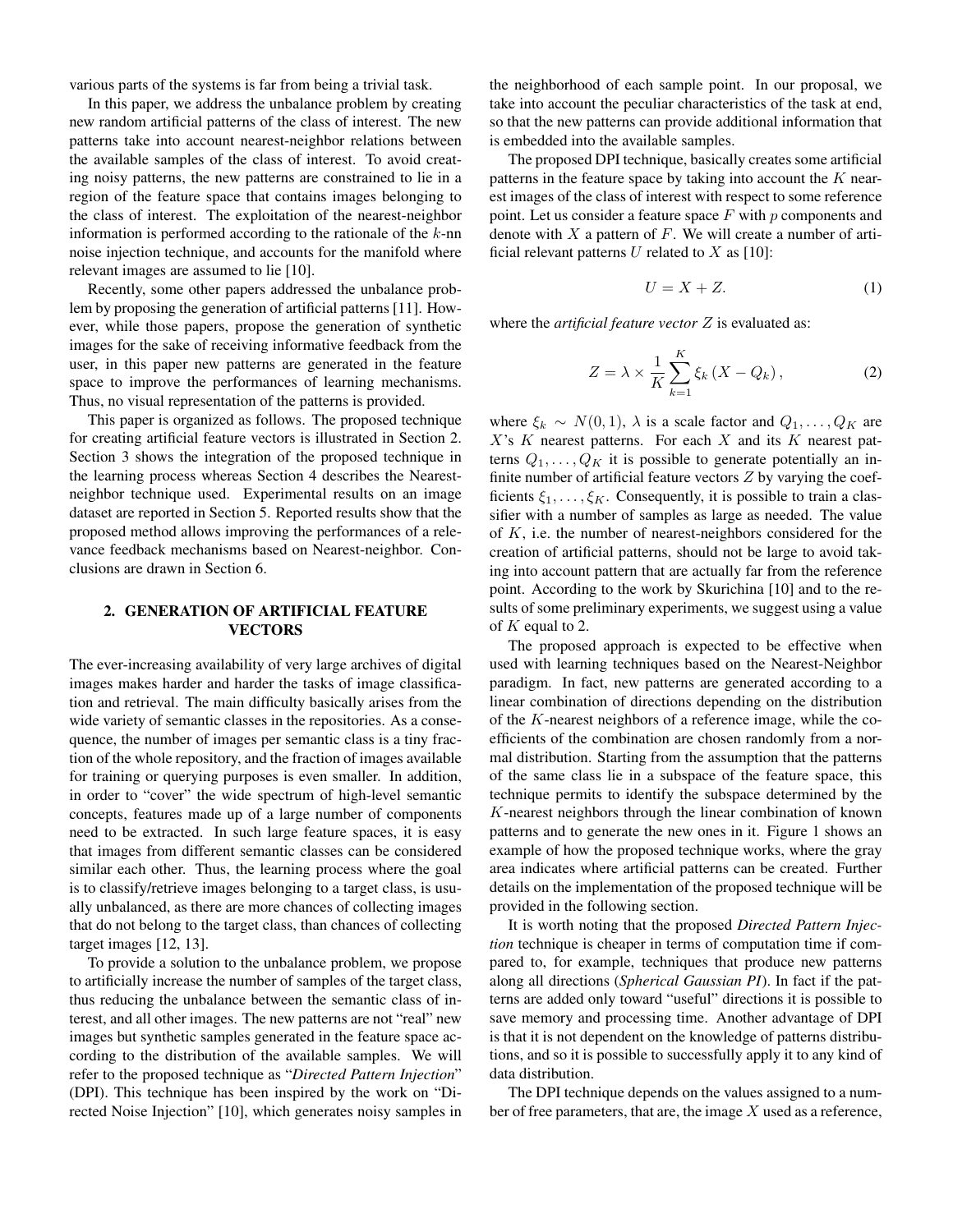the number of nearest-neighbors considered, the number of artificial feature vectors that are generated, and the scale factor  $\lambda$ . These values cannot be "a priori" chosen. On the other hand, tuning all the free parameters in order to find the optimal configuration is a difficult and computationally expensive search task. We thus selected these parameters according to some heuristics that are reported in the following section.



Fig. 1. Example of K-NN "synthetic" pattern generation in a twodimensional feature space, where  $K = 2$ ,  $\xi_1 = \xi_2 = 0.5$  and  $\lambda = 1$ .

## 3. CATEGORY LEARNING WITH ARTIFICIAL FEATURE VECTORS

The DPI method is useful both for image retrieval and image classification, as the number of training patterns belonging to the class of interest can be increased to cope with unbalanced training sets. In particular, in the case of image retrieval, it can be beneficial for relevance feedback techniques, where very often non-relevant images outnumber relevant images. It is worth noting that the choice of the number of artificial patterns to be created is not a trivial task. In fact if the number of them is too large there is the concrete risk to add noise to the dataset, thus producing a distortion of the "real" distribution of images. For these reasons, we propose to constrain the generation of new patterns so that the ratio between images that belong to the class of interest, and those that do not, is constantly equal to a predefined ratio  $1 : n$ , where  $n = 2, \ldots, 5$ . In cases when the ratio in the training set exceeds the above ratio, then the artificial generation of patterns is not executed at all. In addition to this choice, there are at least two other parameters that need to be adjusted: Should the values of the parameters  $\xi_1, \ldots, \xi_K$  be constrained? Which strategy can be used to choose the reference point  $X$  used to generate the artificial patterns?

Let us provide an answer to the first question. While the proposed approach generates new vectors only in some directions of the feature space (see Equation (2)), the generated patterns may still lie outside the region explored, i.e., the region defined by the known neighborhood of the reference point. In our opinion, it is too risky to generate pattern outside that region, as we have no information available about the distribution of images. This can happen depending on the random values of the coefficients  $\xi_1, \ldots, \xi_K$  in equations (2) and (1). To avoid this risk, we propose to constrain the creation of new patterns in the region delimited by the nearest and the farthest known image of interest w.r.t. the reference image used in equation (1). Figure 1 shows an example of how the proposed technique works, where the grey area indicates where artificial patterns can be created, and the two dashed circles bound the area where artificial patterns are accepted. The green ring represents the reference point, chosen as the mean vector of all the images of the target class, while the red, green, and black dots represent non-target, target and unlabeled images, respectively. The green dots pointed by the black arrows represents the two target images nearest to the reference point, while the green dot drawn with a broken line and pointed by the green arrow, represents the injected "synthetic" pattern. It is easy to see that the new pattern falls in the region containing the samples of the target class, thus increasing the density of this area according to neighborhood information.

Different choices for the reference point can be investigated. Let us recall that the directions used to generate new patterns depends on the choice of reference point, and the related nearest neighbors. In addition, the choice of the reference point may also depend on the application at hand. In an image retrieval problem the reference point could be selected as being the pattern associated to the query image, as the user asked for images similar to the query. While this can be a reasonable choice, it can also exhibit some drawbacks, as its representation in the low-level feature space may not reflect its representativeness w.r.t. the images the user considers as being relevant. In other words, the so-called "semantic gap" between user perception of similarity and its representation in the low-level feature space may suggest to use a different point in the feature space as a query vector.

As an alternative, we propose to use the mean vector of all the known images of the target class as the reference point, thus taking into account the distribution of the images of the class of interest in the feature space. This choice, with respect to the first one, takes into account all available information, and thus can be used in different application scenarios, including classification and retrieval.

Other options could be also investigated such as, the use of each known image of the target class as a reference image, and the use of a new point computed according to the known target and non-target images. The first option requires some extra parameter to be set, as the total number of artificial patterns that needs to be generated can be smaller than the number of available images, and some target patterns should not participate in the process. The second option requires defining the new point according to some heuristics, e.g., those used for performing query movement in image retrieval tasks [2, 3, 4]. These options have been tested, and the experimental results have been reported in [14]. Good results are attained by using the mean vector, and, in some cases, by using a new point computed ac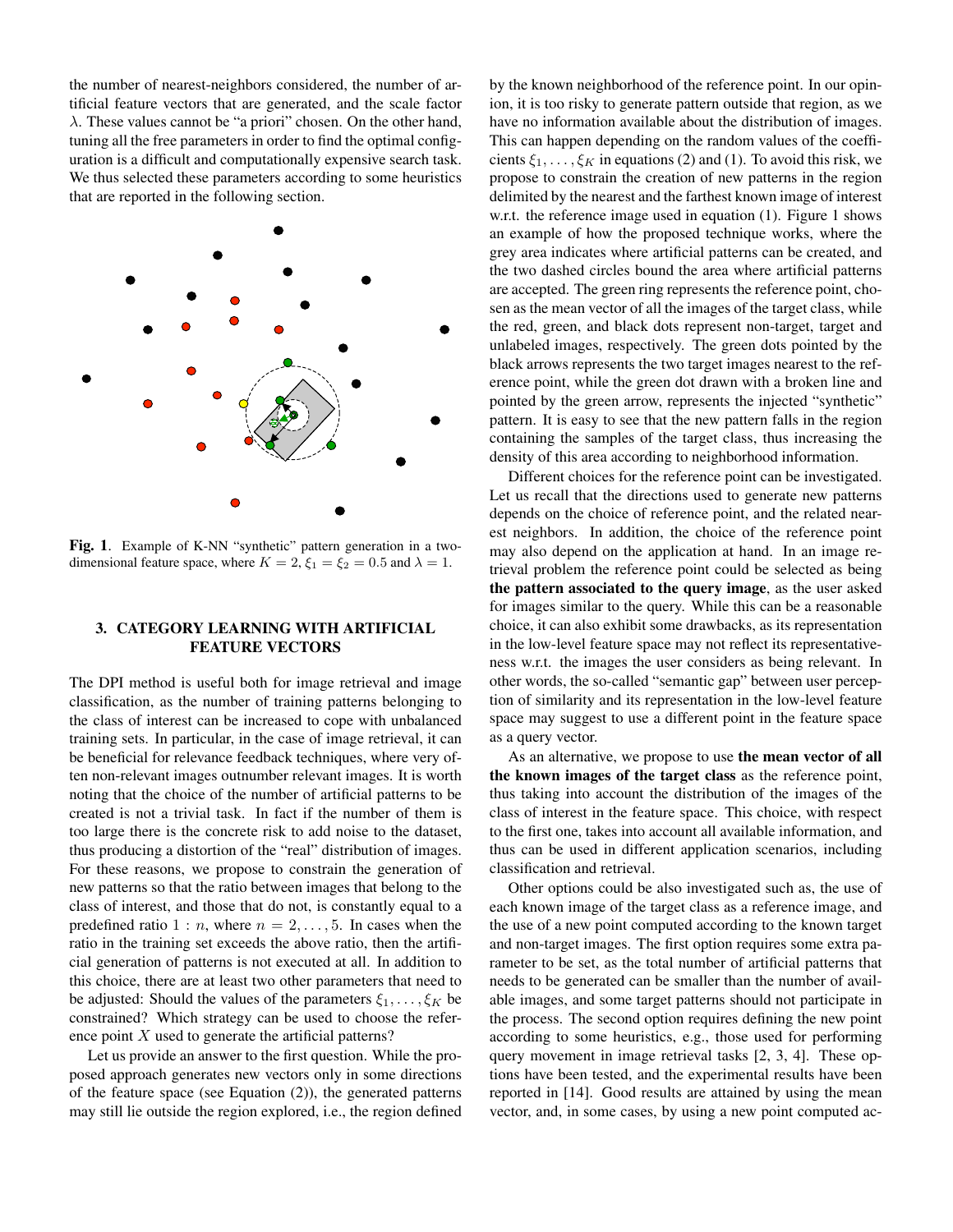cording to the known target and non-target images.

In order to keep the system simple to implement, by reducing the number of parameters which affects the final performance of the system, we decided to use the mean vector of all images belonging to the target class as the reference point. In addition, this choice allows creating synthetic patterns that lie in the region where we actually observed images of interests.

# 4. NEAREST NEIGHBOR APPROACH FOR CONCEPT LEARNING

As above-mentioned, the DPI approach can be effective for techniques based on the Nearest-Neighbor paradigm. The use of the nearest-neighbor paradigm is motivated by its use in a number of different pattern recognition fields, where it is difficult to produce a high-level generalization of a class of objects, but where neighborhood information is available [15, 16]. In particular, nearest-neighbor approaches have proven to be effective in outlier detection, and one-class classification tasks [17, 18]. In this work we resort to a technique proposed in [19] where a score is assigned to each image of a database according to its distance from the nearest image belonging to the target class, and the distance from the nearest image belonging to a different class. This score is further combined to a score related to the distance of the image from the region of relevant images. The combined score is computed as follows:

$$
rel(I)_{stab} = \left(\frac{n/k}{1+n/k}\right) \cdot rel_{BQS}(I) + \left(\frac{1}{1+n/k}\right) \cdot rel_{NN}(I)
$$
\n(3)

where  $n$  and  $k$  are the number of non-relevant images and the whole number of images retrieved after the latter iteration, respectively. The two terms  $rel_{NN}$  and  $rel_{BQS}$  are computed as follows:

$$
rel_{NN}(I) = \frac{||I - NN^{nr}(I)||}{||I - NN^{r}(I)|| + ||I - NN^{nr}(I)||}
$$
 (4)

where  $NN(I)$  denotes the nearest neighbor of I,  $\|\cdot\|$  is the metric defined in the feature space at hand,

$$
rel_{BQS}(I) = \frac{1 - e^{-d_{BQS}(I)/\max_{I} d_{BQS}(I)}}{1 - e}
$$
 (5)

where  $d_{BOS}$  is the distance of image I from a modified query vector computed according to the Bayes decision theory (Bayes Query Shifting, BQS) [20]. This technique has been designed to implement relevance feedback in image retrieval, but in principle it is possible to set a threshold, and use it for image classification.

#### 5. EXPERIMENTAL RESULTS

This section describes the experimental results related to the use of the technique proposed in Sections 2 and 3 in a Content-Based Image Retrieval problem. Experiments have been carried out using the Caltech-256 dataset obtained from the California Institute of Technology repository<sup>1</sup> has been used. It consists of 30607 images subdivided into 257 semantic classes [21]. Images have been represented using three different feature vectors, namely *Tamura* [22] (18 components), *Scalable Color* [23] (64 components), and the *Color and Edge Directivity Descriptor* (Cedd, 144 components) [24]. In order to test the performances of the proposed mechanism, 500 query images have been randomly extracted from all the 257 classes. The top twenty best scored images for each query are returned to the user. Relevance feedback is performed by marking images belonging to the same class of the query as relevant, and all other images in the top twenty as non-relevant. It is worth noting that at each round of relevance feedback, the user is asked to mark twenty brand new images never seen before. Performances are evaluated in terms of retrieval precision and recall. Precision is measured by taking into account the top twenty best scored images, regardless they have been already labelled by the user. On the other hand, the recall takes also into account the brand new images labelled by the user at each iteration for providing the feedback to the system.

In order to choose the most suitable values of the parameters discussed in Section 3, a number of preliminary experiments have been performed. Accordingly, we computed the normalization parameter as  $\lambda = (\xi_1^2 + \xi_2^2)^{-2}$ , and created new "synthetic images" at each iteration only when the ratio between relevant and non-relevant patterns is smaller then 0.5, so that the final ratio between relevant and non relevant images is equal to 1 : 2. Thus it means that artificial patterns are generated only in cases of very unbalanced training sets, and that the number of artificial patterns is kept as small as possible, so that they can provide useful information rather than adding noise.

Figures 2(a) and 2(b) show the performances in terms of precision and recall using the three feature representations. As it is expected, the best performances are attained by the Cedd representation, as it allows to better capture the different semantic of the classes in the dataset. On the other hand, both the Tamura and Scalable Color representations allow capturing only partially the semantic of the classes. If we compare the retrieval results without relevance feedback, it can be seen that (Figure 2(a)) the average precision attained with the  $Scalable$ Color representation is equal to 2.5%, while the  $Tamura$  representation allows attaining a precision rate equal to 6%, and the precision attained by  $Cedd$  is around 10%. A similar trend can be seen in the recall measure (Figure 2(b)), where  $Scalable$ Color produce a 0.3% rate, the  $Tamura$  representation reaches 0.5% and the Cedd allows recalling 1%.

As the three feature representations provide complementary information on image semantic, we performed an experiment by combining the relevance scores computed separately for each feature representation. In particular, the images are ranked according to the average relevance score computed using each feature representation. Reported results show that modest improvements are attained in precision w.r.t. the performances attained by the *Cedd* representation, while the improvements are

<sup>1</sup>http://www.vision.caltech.edu/Image Datasets/Caltech256/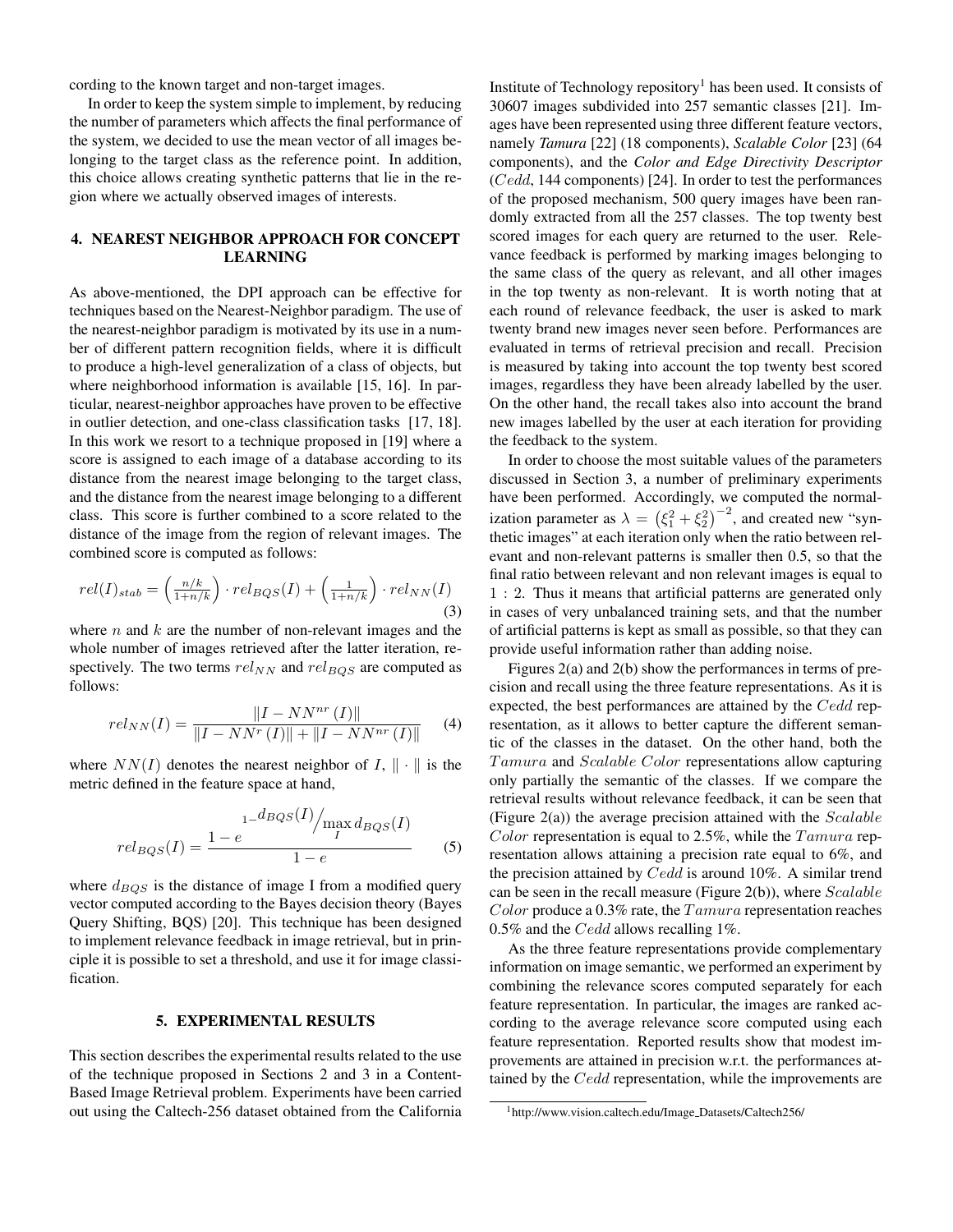clearly remarkable if we make the comparison with the precision attained by the  $Scalable Color$  and the  $Tamura$  representations. On the other hand, if we consider the recall measure, the performance of the combination is clearly better than that attained by the  $Tamura$  and  $Scalable Color$  representations, while it is slightly worse than that attained by the Cedd representation. As the combination of feature representations is not in the scope of this paper, we don't report experiments related to combination mechanisms based on weighted rules. Moreover, while weighted rules could in principle take into account the strength and weakness of each feature representation, they require a careful design in order to properly estimate the weights.

According to the results of the above experiments, we decided to use the proposed technique for artificial pattern generation in the Cedd feature representation, as it provided the best performances compared to the other feature representations. Figures 2(a) and 2(b) show that the artificial generation of patterns (DPI - Cedd) allows improving the learning capabilities in the case of unbalanced training set. In particular, the precision attained by proposed technique on the Cedd feature representation is higher than the precision attained in the  $Cedd$ feature space without artificial pattern generation from the second iteration on. In addition, the precision is also higher than that attained by the combination of the three feature representations, starting from the third iteration. At the end of the ninth iteration, the improvement in precision attained by the proposed technique is nearly equal to 3.5%. If we consider the recall measure reported in Figure 2(b), we can observe a behavior similar to the one seen in the case of the precision. In particular, significative improvements can be seen since the third iteration.

Another aspect that makes the DPI an effective technique, is the computation time saving. It is worth noting that while the combination of complementary feature representation allows attaining improvements in precision, the computational overhead of the combination with respect to the most computational demanding feature space (i.e., the  $Cedd$  representation) is equal to 77%. On the other hand, the overhead of the proposed DPI technique is equal to 15%.

## 6. CONCLUSIONS

In this paper we proposed a technique that address the unbalance problem in image classification and retrieval tasks. We proposed to artificially increase the number of samples of the class of interest by creating new samples according to nearestneighbor information. Reported results on an image retrieval task with relevance feedback show that the proposed technique allows improving the performances both in precision and recall. In particular the improvement can be seen not only with respect to the performances attained without artificial patterns, but also with respect to performance attained by combining different feature spaces. The computation overhead of the proposed technique is small if compared to the overhead due to the combined use of different feature spaces.



Fig. 2. Experimental results.

#### 7. REFERENCES

- [1] Alberto Del Bimbo, *Visual information retrieval*, Morgan Kaufmann Publishers Inc., San Francisco, CA, USA, 1999.
- [2] Michael S. Lew, Nicu Sebe, Chabane Djeraba, and Ramesh Jain, "Content-based multimedia information retrieval: State of the art and challenges," *ACM Trans. Multimedia Comput. Commun. Appl.*, vol. 2, no. 1, pp. 1–19, 2006.
- [3] A. W. M. Smeulders, M. Worring, S. Santini, A. Gupta, and R. Jain, "Content-based image retrieval at the end of the early years," *IEEE Trans. Pattern Anal. Mach. Intell.*, vol. 22, no. 12, pp. 1349–1380, 2000.
- [4] X. S. Zhou and T. S. Huang, "Relevance feedback in im-